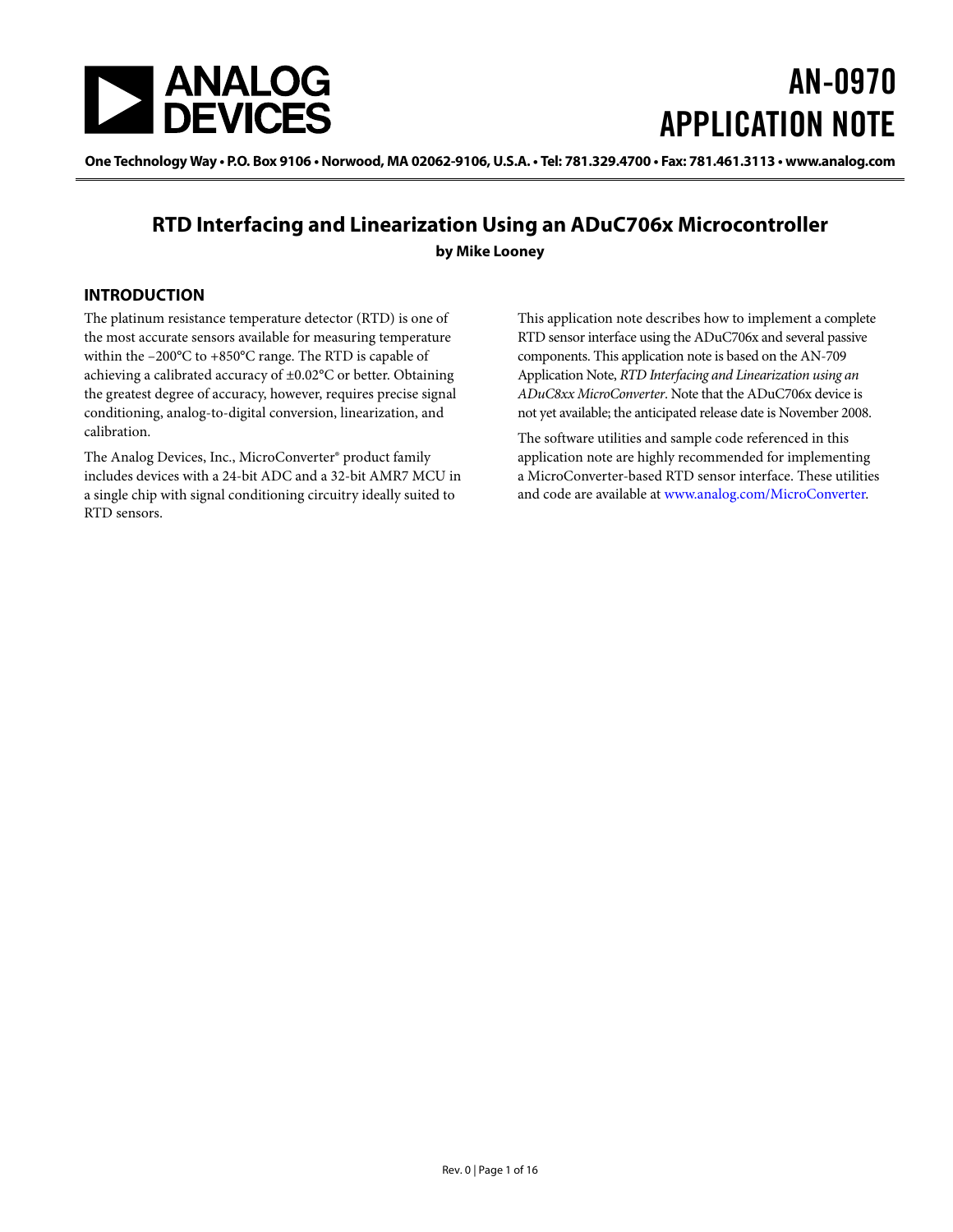# **TABLE OF CONTENTS**

| Calculating RTD Resistance from the ADC Result  4 |
|---------------------------------------------------|
|                                                   |
|                                                   |
|                                                   |
|                                                   |
|                                                   |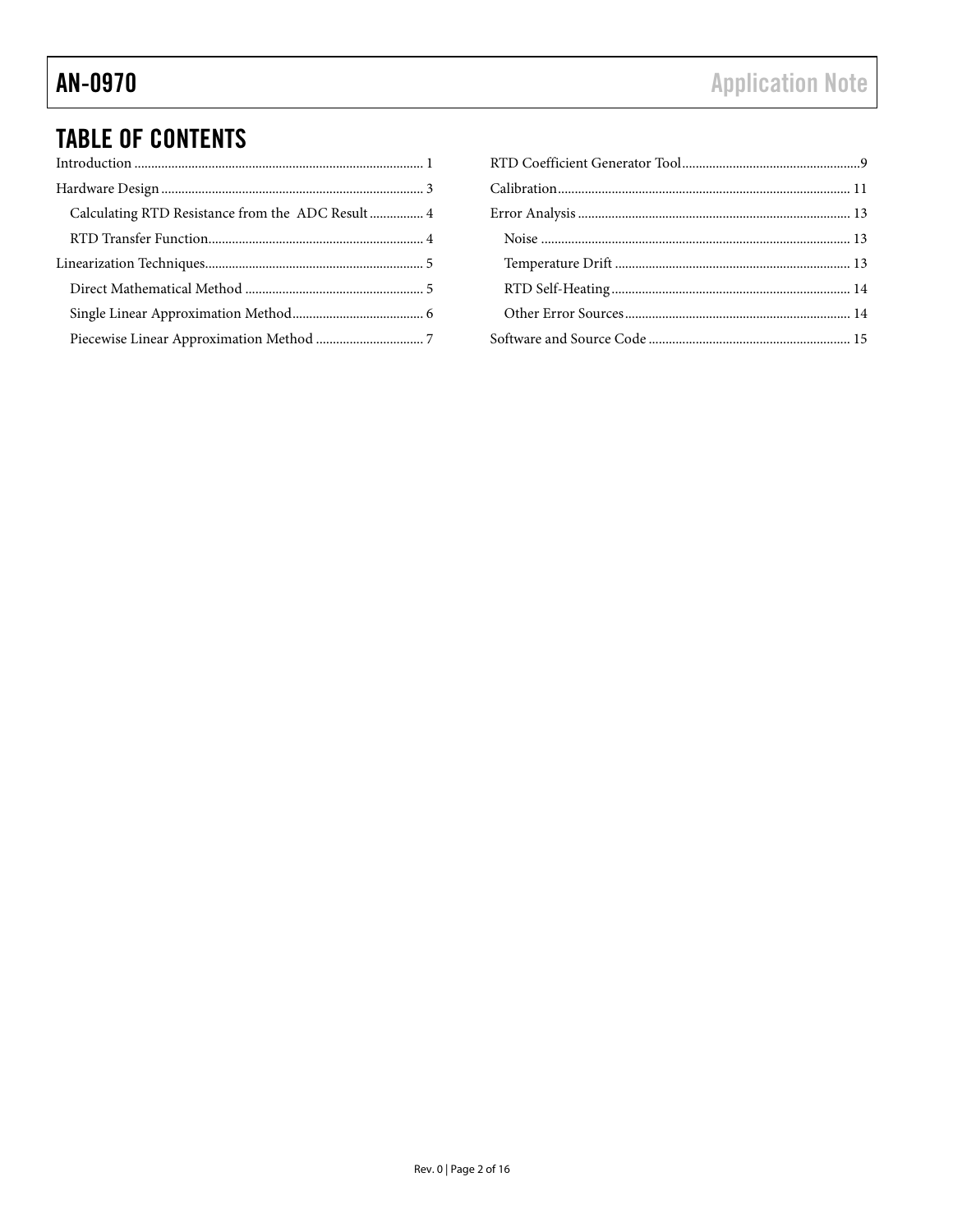# <span id="page-2-3"></span><span id="page-2-0"></span>HARDWARE DESIGN

An RTD is a sensor with a resistance that varies as a function of temperature in a precisely defined manner. Before attempting to understand the details of the RTD transfer function of resistance to temperature (which is nonlinear), assume that the nonlinearities are corrected digitally. Then, concentrate on converting the RTD resistance to a digital value. A common way to do this is shown in Figure 1.



Figure 1. RTD Interfacing Hardware Configuration

<span id="page-2-1"></span>In [Figure 1](#page-2-1), a single current source (IEXC) excites both the RTD (RRTD) and a precision reference resistor (RREF) by way of a series connection, generating the ADC input voltage (VRTD) and reference voltage (V<sub>REF</sub>), respectively, as follows:

$$
V_{\text{RTD}}=I_{\text{EXC}}\times R_{\text{RTD}}
$$

$$
V_{\text{REF}}=I_{\text{EXC}}\times R_{\text{REF}}
$$

The normalized digital output of the ADC (zero input  $= 0$  and full-scale input  $= 1$ ) is simply a ratio of the input voltage to the reference voltage multiplied by the gain stage, AADC.

$$
ADC_{norm} = A_{ADC} \times \frac{V_{RTD}}{V_{REF}} = A_{ADC} \times \frac{I_{EXC} \times R_{RTD}}{I_{EXC} \times R_{REF}} = A_{ADC} = \frac{R_{RTD}}{R_{REF}}
$$

Notice how IEXC cancels out of the above equation. This means that even if the excitation current changes or is imprecise, the ADC result always corresponds directly to the ratio of the RTD resistance to the reference resistance. Choosing a precision, low drift reference resistor means the RTD resistance can be known to a high degree of precision, even with a much less precise current source.

Applying this same principle using a MicroConverter, [Figure 2](#page-2-2) shows the ADuC706x connected for interfacing with a 4-wire RTD. Note that this is the same overall topology as shown in [Figure 1,](#page-2-1) except that all of the active components (excitation current source, differential input stages for VRTD and VREF, gain stage AADC, the ADC itself, and a microcontroller) are included internally to the ADuC706x chip. Diode protection and 100  $\Omega$ resistors serve only to protect the ADuC706x from damage in the event of overvoltage conditions at the terminal block.

Also included are other peripherals, such as serial communication ports for the digital communication paths. Notice also that some passive components have been added for R/C filtering of signals and for protection from overvoltage conditions at the terminal block. This represents a complete implementation, requiring only a power supply and any particular peripheral chip needed for the digital interface, such as an RS-232 or RS-485 line driver/receiver.



<span id="page-2-2"></span>Figure 2. Complete RTD Interfacing Circuit Using the ADuC706x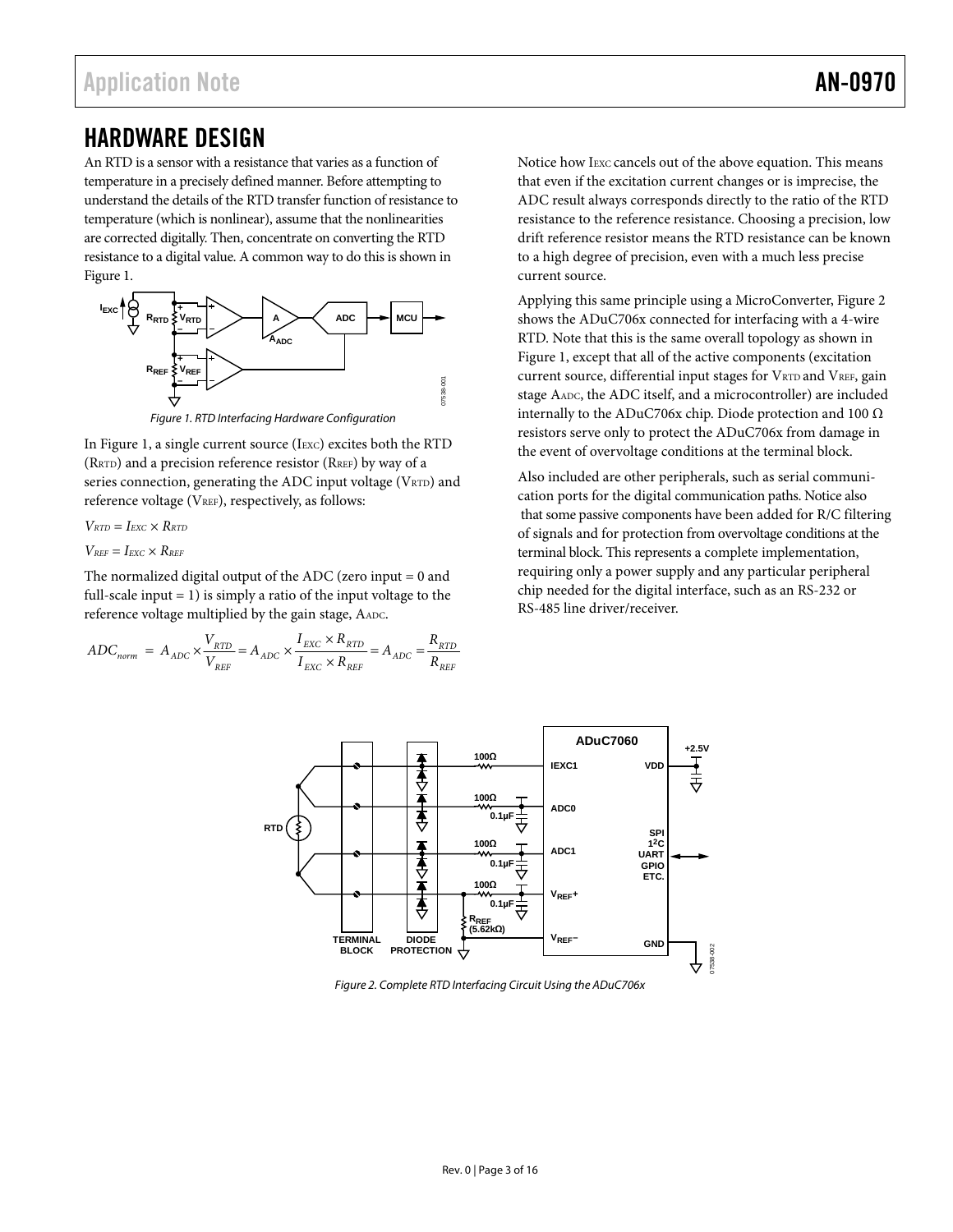### <span id="page-3-0"></span>**CALCULATING RTD RESISTANCE FROM THE ADC RESULT**

As introduced in the [Hardware Design](#page-2-3) section

$$
ADC_{norm} = A_{ADC} \times \frac{R_{RTD}}{R_{REF}}
$$

<span id="page-3-2"></span>can be rewritten as

$$
R_{RTD} = ADC_{norm} \times \frac{R_{REF}}{A_{ADC}} = ADC_{norm} \times scale
$$

where:

$$
scale = \frac{R_{REF}}{A_{ADC}}
$$

The scale value is the fixed scaling factor used in the sample code. Taking this a step further, a fixed offset value can be added to the equation, resulting in

 $R_{RTD} = ADC_{norm} \times scale + offset$ 

where the offset term represents a fixed offset that can be used to compensate for errors. This offset term is discussed further in the Calibration section. In most situations, a value of zero is sufficient for this offset term. Note that a direct equation for RTD resistance is obtained as a function of the ADC result using only a pair of fixed values for scale and offset.

The remainder of this application note considers the most common type of platinum RTD, which has a nominal resistance (R<sub>0</sub>) of 100  $\Omega$  at 0°C. When using this application note, assume a reference resistor value of 5.62 kΩ, which provides a good match to such an RTD. With these component values, and using the ADuC706x, an internal gain of 32 is the highest available ADC gain setting that still allows the RTD to cover its fully specified temperature range.

Remember, ADC<sub>norm</sub> is limited to the range of 0 to 1, which is what defines the temperature range limitation at higher ADC gains. The gain of 32 corresponds to an ADC0CON value of 0x8415, or a range setting of 37.5 mV unipolar, where

$$
A_{ADC} = \frac{V_{REF}}{span} = \frac{1.2 \text{ V}}{37.5 \text{ mV}} = 32
$$

<span id="page-3-1"></span>To correspond to this gain setting, the scale value works out to 175.625, where

scale = 
$$
\frac{R_{REF}}{A_{ADC}}
$$
 =  $\frac{5.62 \text{ k}}{32}$  = 175.625

which is the default scale value used in the sample code. The default value for the offset term is zero. These equations assume an excitation current of 200 μA on the IEXC0 pin. This is configured by setting  $IEXCCON = 0x42$ .

The equations in this section for RRTD are merely methods of determining through software the RTD resistance directly from a given ADC conversion result. To determine the RTD temperature as a function of its resistance requires an understanding of the RTD transfer function.

## **RTD TRANSFER FUNCTION**

A platinum RTD transfer function is described by two distinct polynomial equations: one for temperatures below 0°C and another for temperatures above 0°C.

The equation for  $t \leq 0$ °C is

$$
R_{RTD}(t) = R_0 (1 + At + Bt^2 + C(t - 100^{\circ} C)t^3
$$

The equation for  $t \geq 0^{\circ}C$  is

$$
R_{\text{RTD}}(t) = R_0 \left( 1 + At + Bt^2 \right)
$$

where for both equations:

*t* is RTD temperature (°C).

 $R_{\text{RTD}}(t) = \text{RTD}$  resistance as a function of RTD temperature (t). *R<sub>0</sub>* is the RTD resistance at 0°C (most often 100  $\Omega$ ).

 $A = 3.9083 \times 10^{-3}$ <sup>o</sup>C<sub>-1</sub>.  $B = -5.775 \times 10^{-6}$ C-2.  $C = -4.183 \times 10^{-12}$ °C<sub>-4</sub>.

Notice that the notation is changed from  $R_{\text{RTD}}$  to  $R_{\text{RTD}}(t)$  to reflect that the RTD resistance is a function of its temperature. [Figure 3](#page-3-1) shows the RTD transfer function (resistance plotted as a function of temperature) along with a linear expansion of the transfer function's slope at 0°C (for visual comparison).



The previous equations define the RTD resistance as a function of its temperature, RRTD(t). However, to implement an RTD sensor interfacing circuit, the RTD temperature must be determined, instead, as a function of its resistance,  $T_{\text{RTD}}(r)$ . This may be less straightforward, given the nonlinear transfer function of the RTD. Useful techniques for this task are explored in the following sections.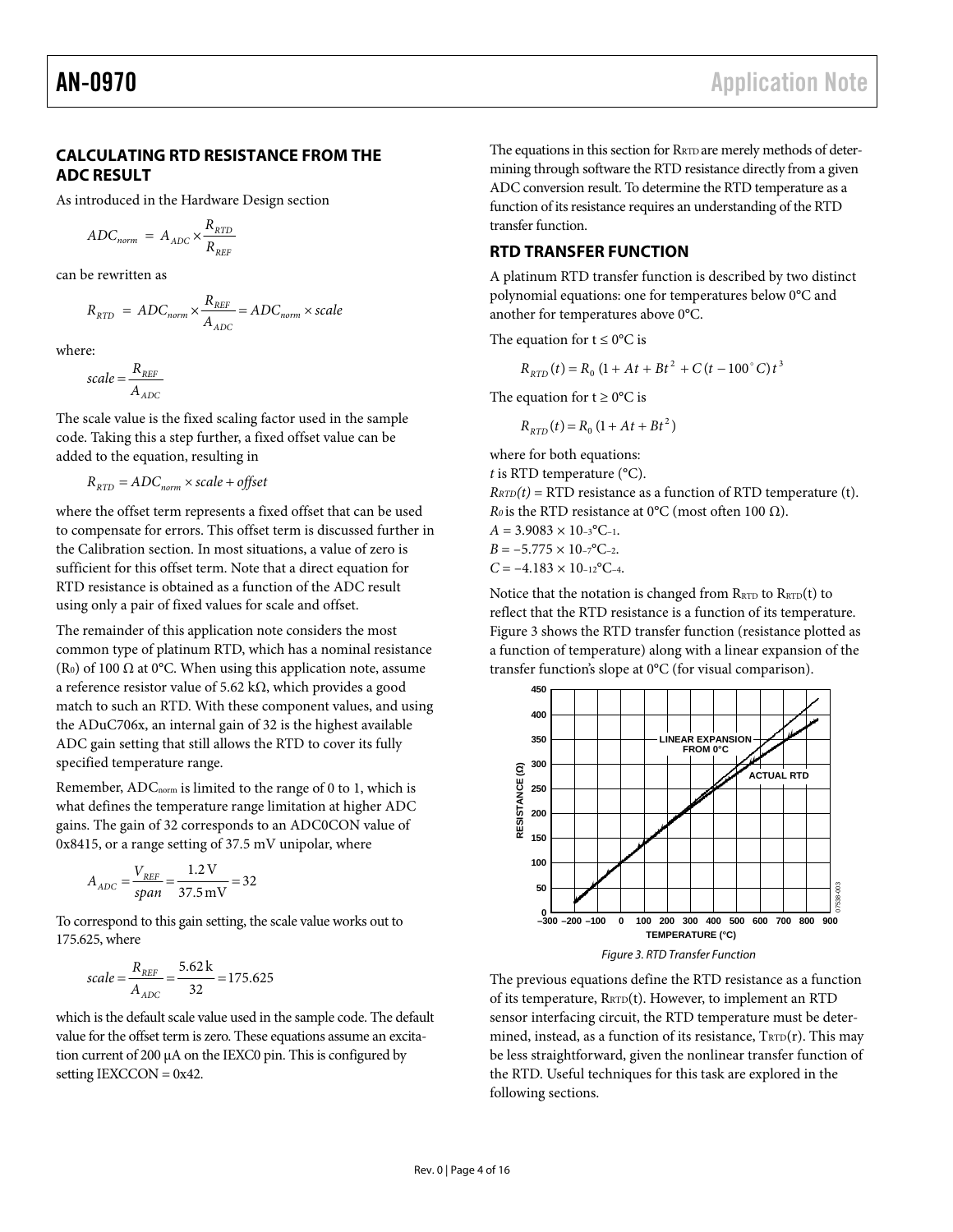# <span id="page-4-0"></span>LINEARIZATION TECHNIQUES

There are many different ways to determine temperature as a function of RTD resistance, given the RTD transfer function. This application note examines three techniques useful in embedded designs. These techniques are particularly well suited to MicroConverter-based designs. [Table 1](#page-4-1) outlines the strengths and weaknesses of each method. Execution times indicated here represent empirical measurements of an ADuC7060, at a core clock speed of 10.24 MHz, running the C subroutines referenced herein.

<span id="page-4-1"></span>

| <b>Technique</b>                                | <b>Advantages</b>                                                                                                                                                | <b>Disadvantages</b>                                          | <b>Summary</b>                                                                            |
|-------------------------------------------------|------------------------------------------------------------------------------------------------------------------------------------------------------------------|---------------------------------------------------------------|-------------------------------------------------------------------------------------------|
| Direct Mathematical Method                      | Very accurate.<br>No look-up table required.                                                                                                                     | Requires math library (usually >1 kB).<br>Slow.               | Useful if math library is<br>already used.                                                |
| Single Linear Approximation<br>Method           | Very fast $(<56 \,\mu s$ ).<br>Small code space needed.<br>Accurate over narrow temperature<br>bands.<br>No look-up table required.<br>No math library required. | Poor accuracy over wide temperature<br>range.                 | A good option when limited<br>code space is available and<br>with small temperature span. |
| Piecewise Linear<br><b>Approximation Method</b> | Fast $(<1$ ms).<br>Designer control of code size and<br>accuracy trade-off.<br>Can be very accurate.<br>No math library required.                                | Greater code size than single linear<br>approximation method. | Most useful in most<br>situations.                                                        |

**Table 1. Comparison of Linearization Methods** 

## **DIRECT MATHEMATICAL METHOD**

In the [RTD Transfer Function](#page-3-2) section, explicit mathematical equations are shown for RTD resistance as a function of its temperature,  $R_{\text{RTD}}(t)$ . Is it possible to just turn those equations around and solve for expressions of the RTD temperature as a function of its resistance,  $T_{\text{RTD}}(r)$ ? This is a fairly straightforward task for the equation that defines positive temperature behavior because it is merely a quadratic. The solution to the quadratic yields two expressions; to determine which one is correct, simply substitute several known values. The result is the following equation for RTD temperature at temperatures of 0°C or greater:

$$
T_{RTD}(r) = \frac{-A + \sqrt{A^2 - 4B\left(1 - \frac{r}{R_0}\right)}}{2B}
$$

where:

 $A = 3.9083 \times 10^{-3}$ °C-1.  $B = -5.775 \times 10^{-6}$  C-2.  $C = -4.183 \times 10^{-12}$ °C-4.

*R<sub>0</sub>* is the RTD resistance at 0°C (most often 100  $\Omega$ ). *r* is the RTD resistance.

Because this function is solved in real time, it is beneficial to change it to the following form:

$$
T_{RTD}(r) = \frac{Z_1 + \sqrt{Z_2 + Z_3 \times r}}{Z_4}
$$

where:

$$
Z_1 = -A = -3.9083 \times 10^{-3}
$$
  
\n
$$
Z_2 = A^2 - 4 \times B = 17.58480889 \times 10^{-6}
$$
  
\n
$$
Z_3 = \frac{4 \times B}{R_0} = -23.10 \times 10^{-9}
$$
  
\n
$$
Z_4 = 2 \times B = 1.155 \times 10^{-6}
$$

This is advantageous for real-time computation because Z1 through Z4 are constant and absolute, and so fewer computations are required. The above equation for  $T_{\text{RTD}}(r)$  is referred to as the positive function because it relates to temperatures of 0°C and above. Since this is a direct mathematical solution, it is 100% accurate within that range. When solving this equation, rounding errors using 32-bit floating-point math in ARM7 C code works out to about +0.0001°C/–0.0005°C. This is close enough to 100% accuracy for any practical purposes. When using the ADuC706x with a core clock speed of 10.24 MHz running the sample C routine of RTDmath.c, the execution time of this equation is less than 750 μs.

The previous equation is valid only for temperatures of 0°C and above. The equation for  $R_{\text{RTD}}(t)$  that defines negative temperature behavior is a fourth-order polynomial (after expanding the third term) and is impractical to solve for a single expression of temperature as a function of resistance. However, making use of computer math tools can assist in finding a close approximation to the inverse transfer function.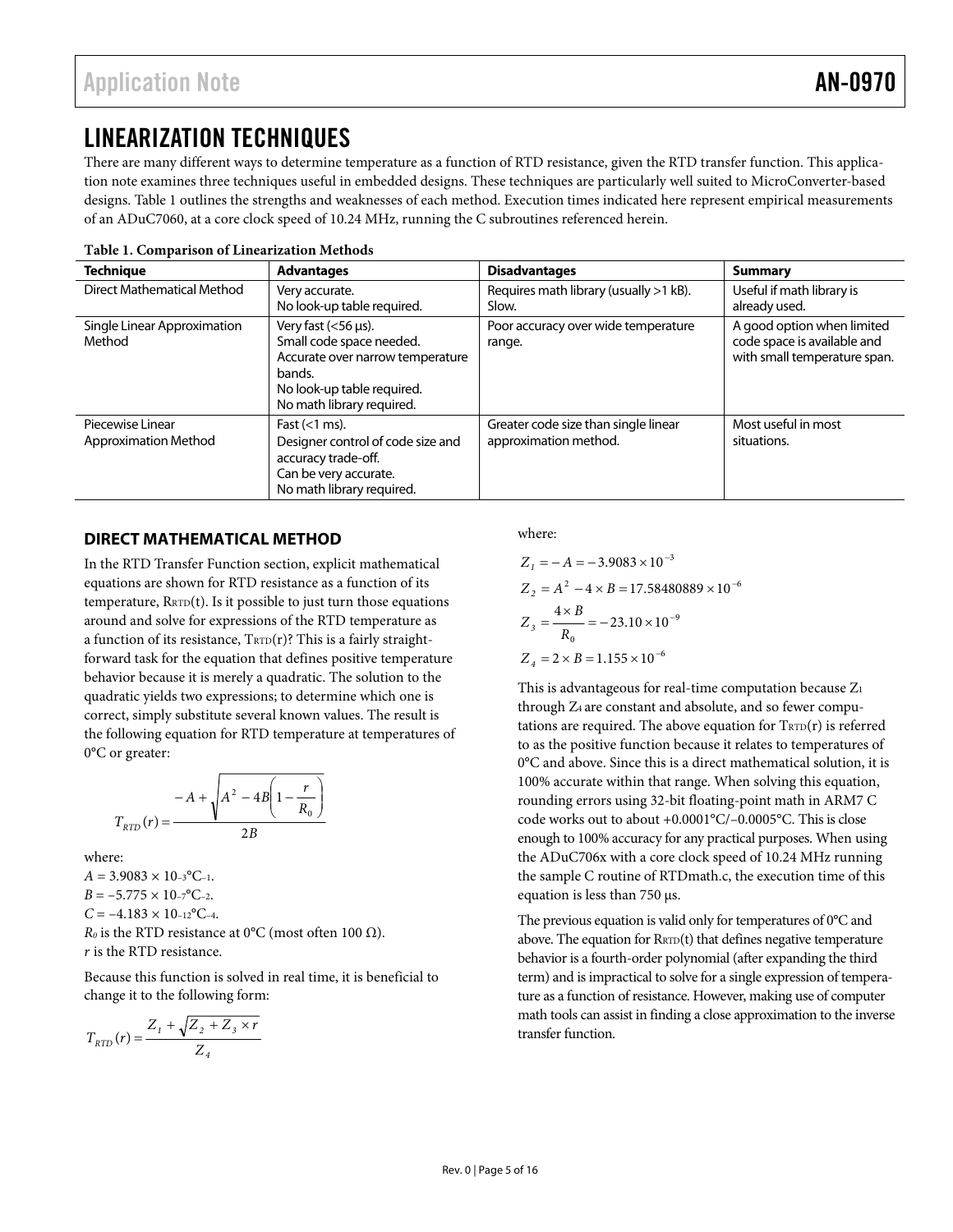<span id="page-5-0"></span>Use Mathematica® or a similar software math tool to come up with the following best-fit polynomial expressions for RTD temperature at temperatures of 0°C or less:.

$$
T_{\text{RTD}}(r) = -242.02 + 2.2228 \times r + 2.5859 \times 10^{-3}
$$
  
\n
$$
\times r^2 - 4.8260 \times 10^{-6} \times r^3 - 2.8183 \times 10^{-8}
$$
  
\n
$$
\times r^4 + 1.5243 \times 10^{-10} \times r^5
$$
  
\n
$$
T_{\text{RTD}}(r) = -241.96 + 2.2163 \times r + 2.8541 \times 10^{-3}
$$
  
\n
$$
\times r^2 - 9.9121 \times 10^{-6} \times r^3 - 1.7052 \times 10^{-8} r^4
$$
  
\n
$$
T_{\text{RTD}}(r) = -242.09 + 2.2276 \times r + 2.5178 \times 10^{-3}
$$
  
\n
$$
\times r^2 - 5.8620 \times 10^{-6} \times r^3
$$
  
\n
$$
T_{\text{RTD}}(r) = -242.97 + 2.2838 \times r + 1.4727 \times 10^{-3} \times r^2
$$

<span id="page-5-2"></span>These four equations are referred to as the negative functions because each is valid only for temperatures of 0°C and below. The top (fifth-order) equation is the most accurate, but takes the longest time to compute, while the bottom (second-order) equation is the least accurate, but is the fastest to compute. Some characteristics of these negative functions are given in [Table 2](#page-5-1), and a plot of the error of each as a function of temperature is shown in [Figure 4](#page-5-2) along with (for visual reference) the error of the positive function extended into the negative temperature space.

Notice in [Figure 4](#page-5-2) that at near-zero negative temperatures, there is actually less error in the positive function than in the second-, third-, or fourth-order negative functions. The sample code RTDmath.c takes advantage of this behavior by using the positive function even at slightly negative temperatures. The actual threshold to determine if the positive or negative function should be used differs depending on which negative function (second-, third-, fourth-, or fifth-order) is used, and is represented in the Threshold column of Table 2. Above this threshold value, the positive function yields lower errors; below this threshold value, the negative function yields lower errors. The Equation Accuracy column in [Table 2](#page-5-1) represents errors only for temperatures below the corresponding threshold value.

<span id="page-5-1"></span>**Table 2. Characteristics of Best-fit Polynomial Equations (Negative Functions)** 

| <b>Equation</b><br><b>Size</b> | <b>Maximum</b><br><b>Execution Time<sup>1</sup></b> | <b>Equation</b><br>Accuracy <sup>1</sup> | <b>Threshold</b>                       |
|--------------------------------|-----------------------------------------------------|------------------------------------------|----------------------------------------|
| <b>Fifth Order</b>             | $2.16$ ms                                           | +0.0001°C/<br>$-0.00005$ °C              | $0^{\circ}$ C/<br>$100 \Omega$         |
| Fourth Order                   | $1.61$ ms                                           | +0.0022 $^{\circ}$ C/<br>$-0.001$ °C     | $-8.75^{\circ}$ C/<br>$+96.6 \Omega$   |
| <b>Third Order</b>             | $1.13 \text{ ms}$                                   | +0.0053°C/<br>$-0.0085^{\circ}$ C        | $-12.5^{\circ}$ C/<br>$+95.1$ $\Omega$ |
| Second Order                   | $800 \,\mu s$                                       | +0.075 $°C/$<br>$-0.17^{\circ}$ C        | $-70.5^{\circ}$ C/<br>$+72.1$ $\Omega$ |

1 Execution time and equation accuracy were measured empirically on an ADuC706x, at a core clock speed of 10.24 MHz, running the sample C routine of RTDmath.c.



Figure 4. Error Plot of Best-Fit Polynomial Equations (Negative Functions)

One drawback of the direct mathematical technique for linearization is that it requires floating-point power and square root functions such as those found in the math library of the IAR compiler from IAR Systems. These floating-point math functions alone typically add more than 1 kB to the code size. Similar or better accuracy can be achieved with smaller overall code size using the piecewise linear approximation method described in the [Piecewise Linear Approximation Method](#page-6-1) section. However, if the math library functions are required for other operations in the program, the direct mathematical technique may be the best solution because those library functions are already available.

## **SINGLE LINEAR APPROXIMATION METHOD**

In [Figure 3](#page-3-1), notice that over smaller temperature spans the RTD transfer function resembles a straight line. If the required measurement temperature range spans only a portion of the full RTD measurement band, the RTD signal might not need to be linearized at all. In such cases, a best-fit linear approximation to the transfer function over the desired measurement temperature range can often yield sufficient precision. For example, over the industrial temperature range of –40°C to +85°C, a bestfit linear approximation is accurate to  $\pm 0.3$ °C.

In general, a linear equation for temperature as a function of RTD resistance (r) is of the form

$$
Tlin(r) = A \times r + B
$$

where A and B are constants.

Note that these are not the same A and B as described in the [RTD Transfer Function](#page-3-2) section. Choosing optimum values for A and B to minimize the error band involves some math not explored here. There is, however, a very simple software tool that accompanies this application note, that can automatically find optimum values of A and B to fit your specific temperature range. This tool is examined in this applicaton note, but first it must be determined whether a single linear approximation is suitable for the specific design requirement.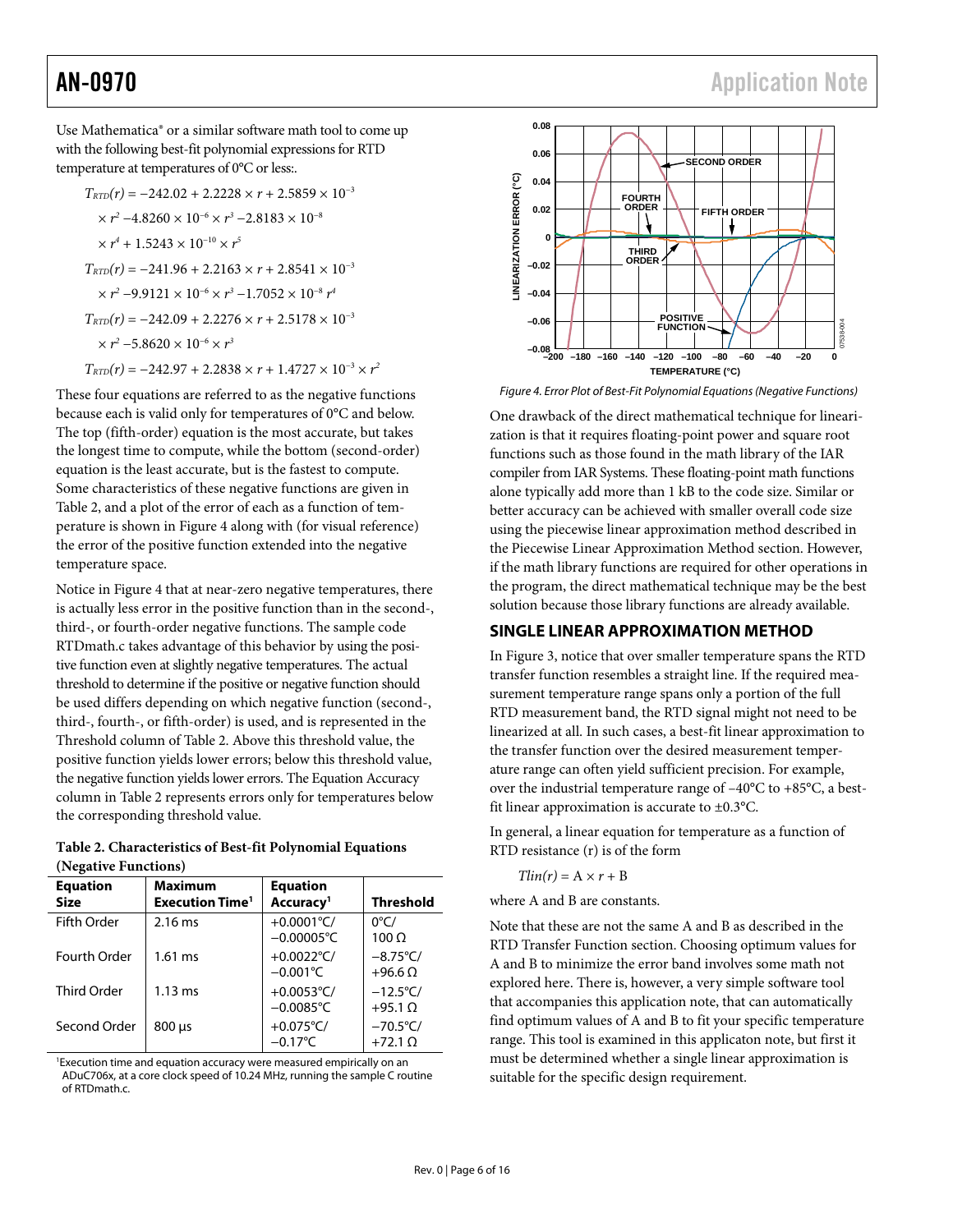<span id="page-6-0"></span>

<span id="page-6-2"></span>[Figure 5](#page-6-2) offers a view of the total approximation error that results for measurement temperature spans of up to 500°C. For more than 500°C spans, the approximation error continues to degrade with increasing temperature spans. The imprecise nature of the [Figure 5](#page-6-2) plot (that is, the broad width of the data trace) is due to the fact that even for the same span of temperature, the error is different for different absolute temperature bands. For example, the temperature ranges of –200°C to 0°C and +600°C to +800°C do not have the same precision even though they both span exactly 200°C.

[Figure 5](#page-6-2) provides a rough idea of error to help gauge whether single linear approximation should be considered as an option. If it is determined that it might be an option, the RTD coefficient generator tool (described in the [RTD Coefficient Generator](#page-8-1)  [Tool](#page-8-1) section) can help determine the actual approxi-mation error for a specific temperature range, and can generate source code optimized for that temperature range.

### <span id="page-6-1"></span>**PIECEWISE LINEAR APPROXIMATION METHOD**

Taking linear approximation one step further, one can conceptualize any number of linear segments strung together to better approximate the nonlinear RTD transfer function. Generating this series of linear segments so that each segment's endpoints meet those of neighboring segments results in what can be viewed as a number of points connected by straight lines. These points (or coefficients) can be calculated once to best match the nonlinear transfer function of the RTD and then stored permanently in ROM or flash memory. From this table of coefficients, the MCU can perform simple linear interpolation to determine temperature based on measured RTD resistance.

To understand how this is implemented in practice, first assume the table of coefficients already exists. Each coefficient in the table is simply a point on the transfer function, represented by a resistance and a temperature. Thus, the table takes the form

### *{ro,T0; r1,T1; r2,T2;… rn,Tn}*

Given this table, the real-time task of the MCU (in determining temperature at a given resistance, r) is to first determine which two coefficients are closest to the point in question (call these  ${r_m, T_m}$  and  ${r_n, T_n}$ , and then to linearly interpolate between those two points to solve for temperature. The actual linear interpolation formula for that range (that is, valid only for values of r between rm and rn) then takes the form

$$
T_{SEG}(r) = T_m + (r - r_m) \frac{T_n - T_m}{r_n - r_m}
$$

Note that each coefficient in the above lookup table consists of two numbers, one for resistance and one for temperature (essentially x and y values in the transfer function). Thus, for *N* linear segments (that is,  $N + 1$  coefficients), a total of  $2N + 2$ values must be stored in memory. To reduce the size of the lookup table, consider a table consisting of N segments, each spanning an equal breadth of resistance. Such a table can be stored as a set of temperature points only as follows:

### {T0; T1; T2; ... tN}

since, for a given coefficient  $\{r_n, T_n\}$ , the value of  $r_n$  can be calculated by

$$
r_n = r_0 + n \times r_{SEG}
$$

where:

 $r_0$  and  $r_{SEG}$  are fixed values, stored in ROM along with the table o f coefficients.

 $r_0$  is the resistance at coefficient zero  $\{r_0, T_0\}$ .

*rSEG* is the fixed span of resistance that separates adjacent coefficients.

The linear interpolation formula for a given segment then becomes

$$
T_{SEG}(r) = T_i + [r - (r_0 + i \times r_{SEG})] \times \frac{T_{i+1} - T_i}{r_{SEG}}
$$

where *i* indicates which segment (that is, which pair of coefficients) is being used, and is calculated using the value of *r* as follows:

$$
i = trunc \left( \frac{r - r_0}{r_{SEG}} \right)
$$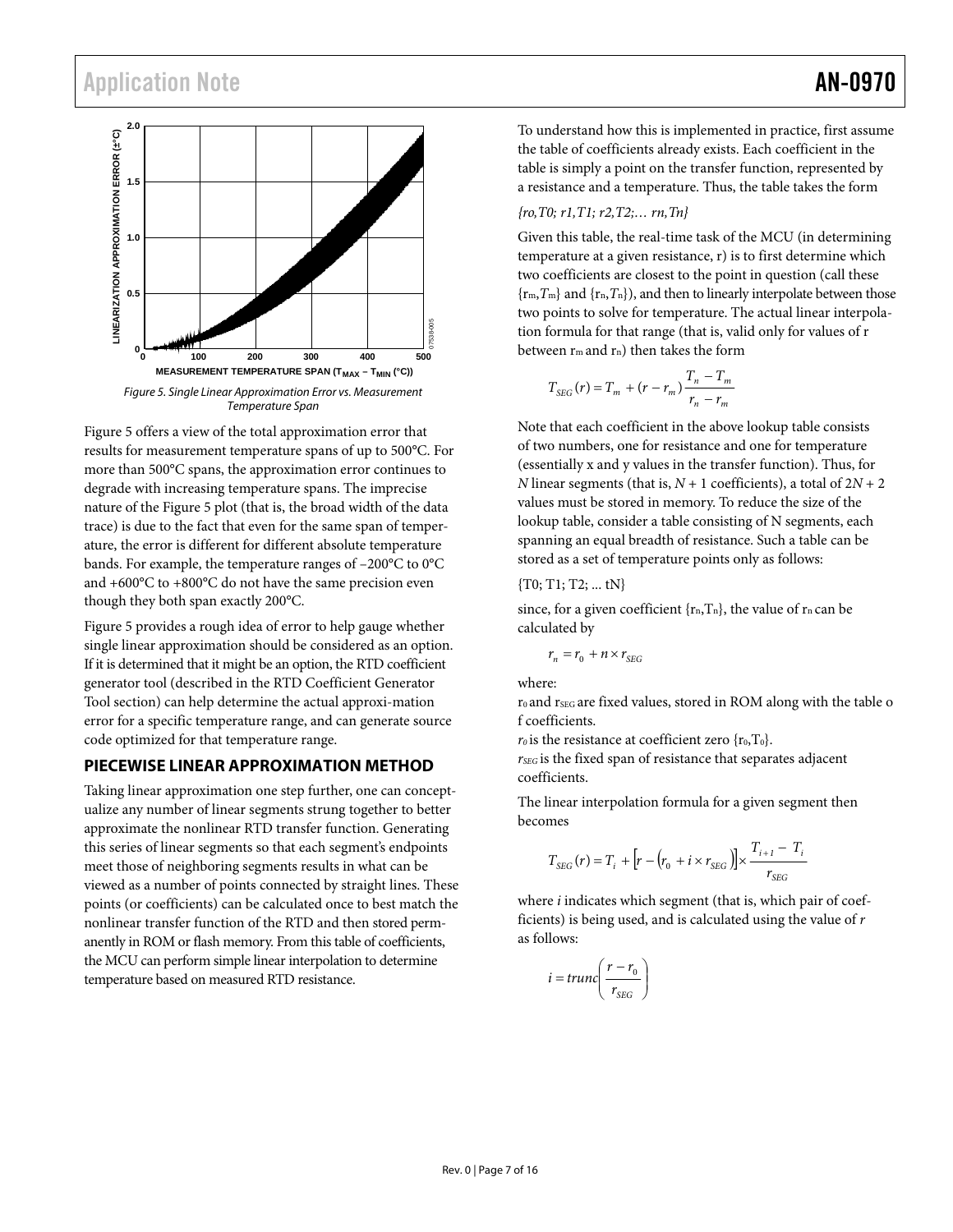AN-0970 **AN-0970 AN-0970 Application Note** 

Again, the above expression for  $T<sub>SEG</sub>(r)$  is nothing more than a linear interpolation between the two coefficients,  $T_i$  and  $T_{i+1}$ . To implement this in practice, the MCU must first solve for i (per the last equation, above) so that the coefficients  $T_i$  and  $T_{i+1}$  are the two closest to the input value for r. Then, with i solved, the MCU can simply solve the  $T<sub>SEG</sub>(r)$  equation to determine the temperature at the given input resistance.

The overall error generated by this piecewise linear approximation technique depends on the number of segments (or number of coefficients, or the size of lookup table), and the overall span of temperature.

<span id="page-7-0"></span>[Figure 6](#page-7-0) shows the linear approximation error for a measurement temperature range of –200°C to +850°C plotted as a function of lookup table size (using optimized coefficients generated by the RTD coefficient generator tool). Note that if the measurement temperature range is reduced, a better error results given the same size lookup table, or the same error with results given a smaller look-up table.



Figure 6. Piecewise Linear Approximation Error vs. Look-Up Table Size (–200°C to +850°C Range)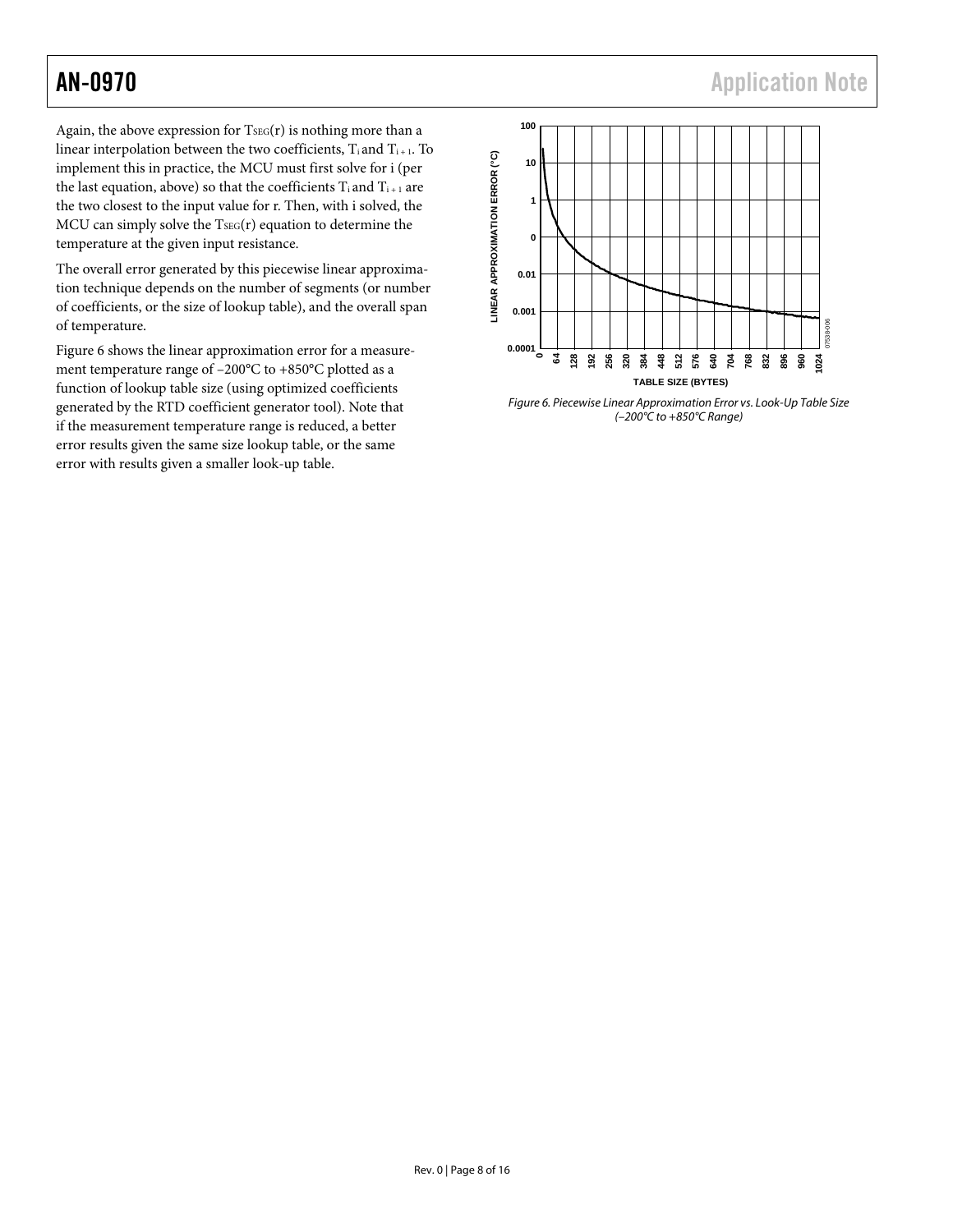07538-007

# <span id="page-8-1"></span><span id="page-8-0"></span>RTD COEFFICIENT GENERATOR TOOL

The most difficult part of implementing a piecewise linearization function is generating the lookup table. However, the RTD coefficient generator tool that accompanies this application note (coefRTD.exe) does this automatically for platinum RTDs. This simple DOS-executable assists with ARM7-based RTD interface designs using piecewise linear or single linear approximation methods. It performs the following tasks:

- Generates optimized lookup table coefficients for a given temperature range and look-up table size.
- Indicates resulting error band and lookup table size.
- Generates complete RTD linearization functions (including the lookup table) in ARM7 C source code.
- Generates a table of error values as a function of temperature resulting from the given lookup table.

[Figure 7](#page-8-2) shows a sample session with user input. Note that the program requires the user to input only three parameters (TMIN, TMAX, and NSEG). The program can generate the file RTDpwl0.c, which is a complete C source file (a customized, user's specific lookup table) that can be included as is in a project where the T\_rtd() function is available to be called directly from functions in other source files. Alternatively, any portion(s) of RTDpwl0.c can be copied and pasted directly into other source file(s).

The coefficient generator can also output an error analysis file (errorRTD.txt), which is a tab-delimited text file that can be imported into Microsoft® Excel or any other spreadsheet program to examine the errors generated by the linear approximation routine.

| $ \Box$ $\times$ |
|------------------|
|                  |
|                  |
|                  |
|                  |
|                  |
|                  |
|                  |
|                  |
|                  |
|                  |

<span id="page-8-2"></span>Figure 7. Coefficient Generator Session Example with Piecewise Linear Approximation (User Input in Red)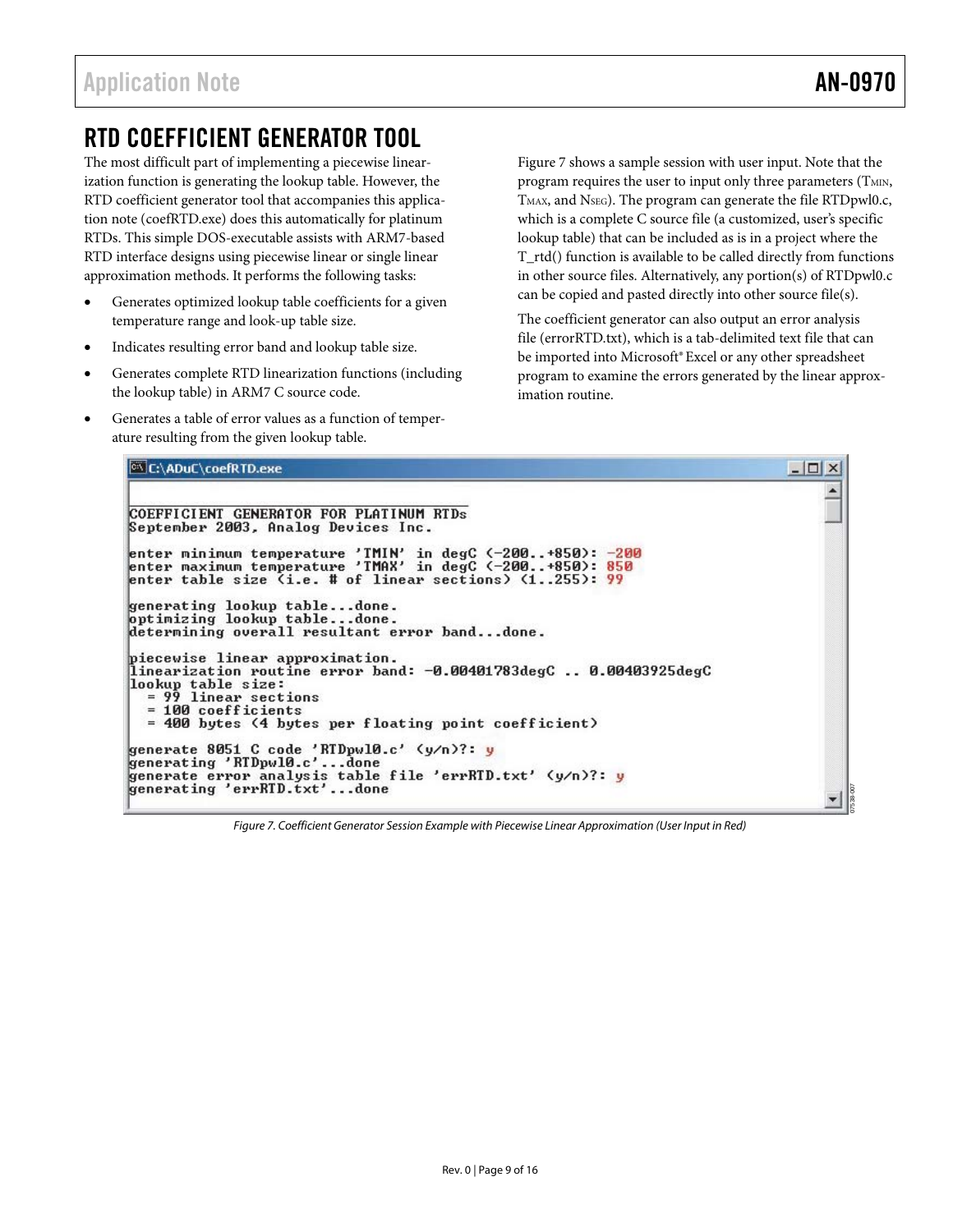$\Box$   $\times$  $\blacktriangle$ 

07538-008

▼

### C:\ADuC\coefRTD.exe

```
COEFFICIENT GENERATOR FOR PLATINUM RTDs
September 2003, Analog Devices Inc.
enter minimum temperature 'TMIN' in degC <-200..+850>: -40<br>enter maximum temperature 'TMAX' in degC <-200..+850>: 85<br>enter table size <i.e. # of linear sections> <1..255>: 1
generating lookup table...done.
optimizing lookup table...done.<br>determining overall resultant error band...done.
single linear approximation.<br>linearization routine error band: -0.292923degC .. 0.292929degC<br>overall equation: t = Ar + B<br>where: A = 2.57559degC/bm<br>B = -2.57.339degCP = \begin{bmatrix} 1 & 0 & 0 \\ 0 & 1 & 0 \\ 0 & 0 & 0 \end{bmatrix} resistance in ohms<br>t = RTD temperature in degC
generate 8051 C code 'RIDlinO.c' (y/n)?: y<br>generating 'RIDlinO.c'...done<br>cilc is in the cilc is the TID
generate error analysis table file 'errRTD.txt' (y/n)?: y<br>generating 'errRTD.txt'...done
```
Figure 8. Coefficient Generator Session Example with Single Linear Approximation (User Input in Red)

<span id="page-9-0"></span>The coefficient generator program generates linearization functions not only for piecewise linear approximation, but also for single linear approximation. To do this, enter 1 for the table size to indicate only a single linear segment.

The program recognizes this and outputs results pertaining to the single linear approximation method instead of the piecewise linear approximation method, as shown in [Figure 8](#page-9-0).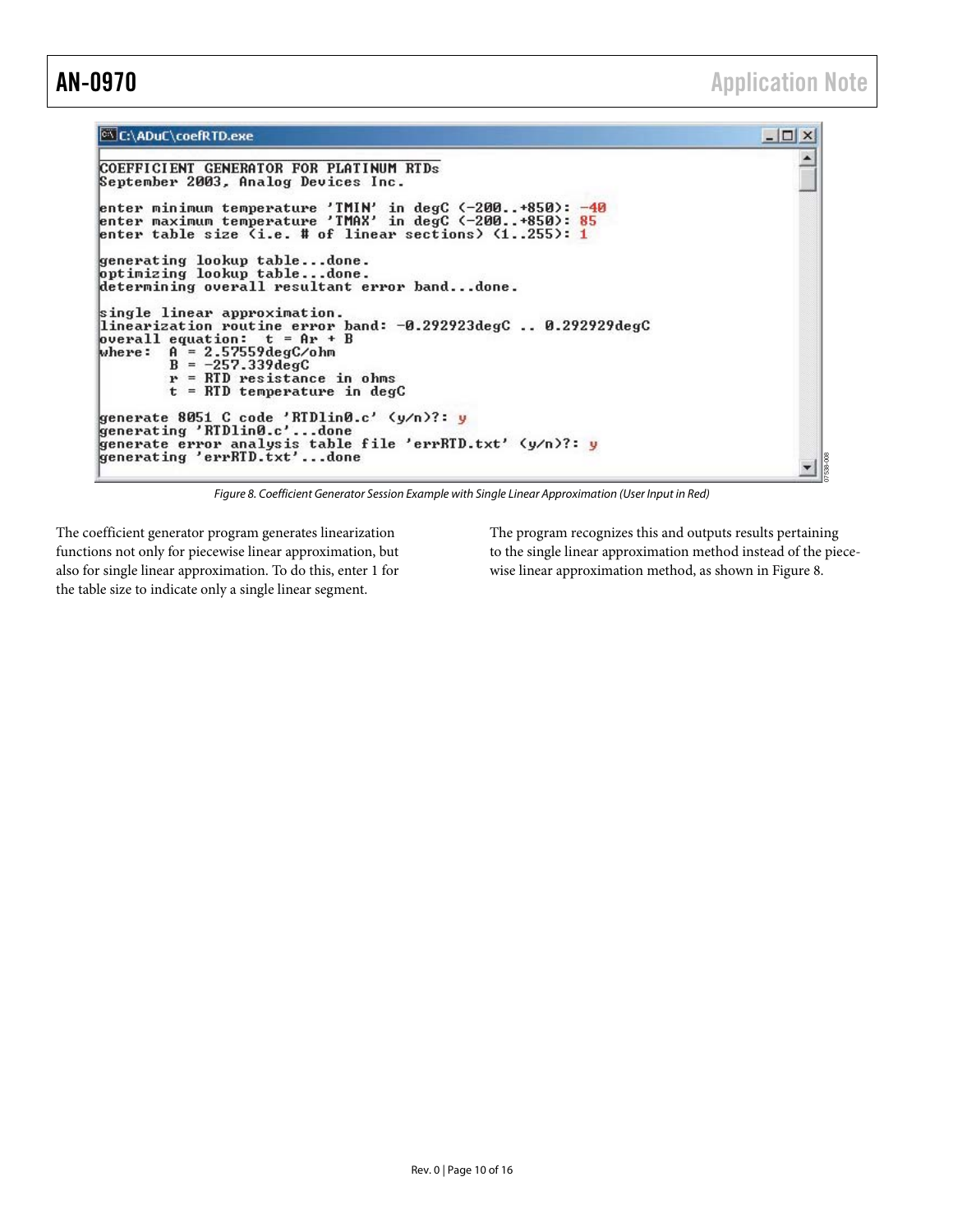# <span id="page-10-1"></span><span id="page-10-0"></span>**CALIBRATION**

The ADuC706x has a built-in function to calibrate the ADC for endpoint errors (offset and gain error) as documented in the product data sheet. However, if the entire signal chain, including the RTD itself, is taken into account during calibration, one can end up with a lower overall error, and in such a case, the built-in ADC calibration provides no added benefit. This application note examines the overall calibration first, and then points out some instances where the built-in ADC calibration may still be useful.

Up to this point, the assumption has been that the RTD itself is perfect. However, real RTDs are not perfect. Just like anything else in the real world, they have errors associated with them as specified by the RTD manufacturer's data sheet. Fortunately, many of these errors can easily be calibrated out in software. The calibration function discussed in this application note works as either a single-point or a two-point calibration. This function can be used in conjunction with any of the linearization techniques.

To understand how a single-point calibration works in principle, refer to the where  $\text{RRTD}(t)$  is discussed in the RTD Transfer [Function](#page-3-2) section and note that it is largely defined by the value R0, which is the resistance of the RTD at 0°C. For the most common RTDs,  $R_0$  is nominally 100 Ω. However, this  $R_0$  value is the most significant source of error in an RTD sensor because it can vary significantly from one device to another. In addition, because the R<sub>0</sub> value is simply multiplied by the rest of the transfer function in the expressions for  $R_{\text{RTD}}(t)$ , errors due to  $R_0$ tolerance are purely multiplicative, and so can be corrected by adjusting the scale multiplier in the following expression (as given previously) for RRTD as a function of normalized ADC conversion result

$$
R_{\text{RTD}} = ADC_{\text{norm}} \times scale + offset
$$

Specifically, if the RTD can be brought to a very precise known temperature and an ADC conversion performed, then the corrected scale value can be calculated as

$$
scale = \frac{R_{cal}}{ADC_{cal}}
$$

where *ADCcal* is the actual normalized result of the analog-todigital conversion and *Rcal* is the ideal (expected) resistance value at that RTD temperature. Rcal can be calculated manually using the equations for  $R_{\text{RTD}}(t)$ . By this method (called singlepoint calibration), a corrected scale value is obtained, compensating for the RTD R<sub>0</sub> tolerance and also, simultaneously, for the reference resistor's initial tolerance. To take this a step further, one can employ a two-point calibration, which compensates not only for these scaling errors, but also for any offset error that may exist. Doing so requires adjusting not only the scale value, but the offset value as well.

Assume that a single-point calibration has already been performed, and the RTD can now be brought to a second very precise known temperature, and another ADC conversion is performed. The equation for the scale value (that is, the slope of the RRTD vs. ADC<sub>norm</sub> function) is then

scale = 
$$
\frac{R_{cal} - R_{\text{precal}}}{ADC_{cal} - ADC_{\text{precal}}}
$$

where:

Rprecal and ADCprecal are the resistance and ADC conversion result, respectively, at the previous calibration point. Rprecal and ADCprecal are the same for the current calibration point.

Note that this is a way of determining the slope of the  $R_{\text{RTD}}$  vs. ADCnorm transfer function using two points on that line. One has only to take care of the offset value, which, because the scale value is now known, can be determined using a single point. The following expression for the offset value comes by solving for the offset of the above RRTD expression and then replacing RRTD and ADC<sub>norm</sub> with R<sub>precal</sub> and ADC<sub>precal</sub>, respectively.

$$
offset = R_{\text{precal}} - ADC_{\text{precal}} \times scale
$$

Note that if Rprecal and ADCprecal are both zero (representing no prior calibration point), then the expression for the scale value becomes the same as for a single-point calibration, and the expression for the offset value becomes zero, just as if this were a single-point calibration. Therefore, the same function (Cal() in the sample code) can be used to perform either a single-point or a two-point calibration.

If using the sample code as is, follow these steps to perform a 2-point calibration:

- 1. Choose two temperatures for calibration, making sure that the temperature points are sufficiently separated (ideally at least one quarter of the total measurement span) to avoid errors accumulating near the extremes of the measurement temperature range.
- 2. Bring the RTD to the first temperature point, wait for the displayed result to settle to the new value, and then press any key on the terminal (or terminal emulator) to display the user I/O menu.
- 3. Follow the menu prompts to calibrate to a known temperature, and then enter the temperature when prompted.
- 4. Repeat Step 2 and Step 3 for the second temperature point.

Note: for a single-point calibration, skip Step 4.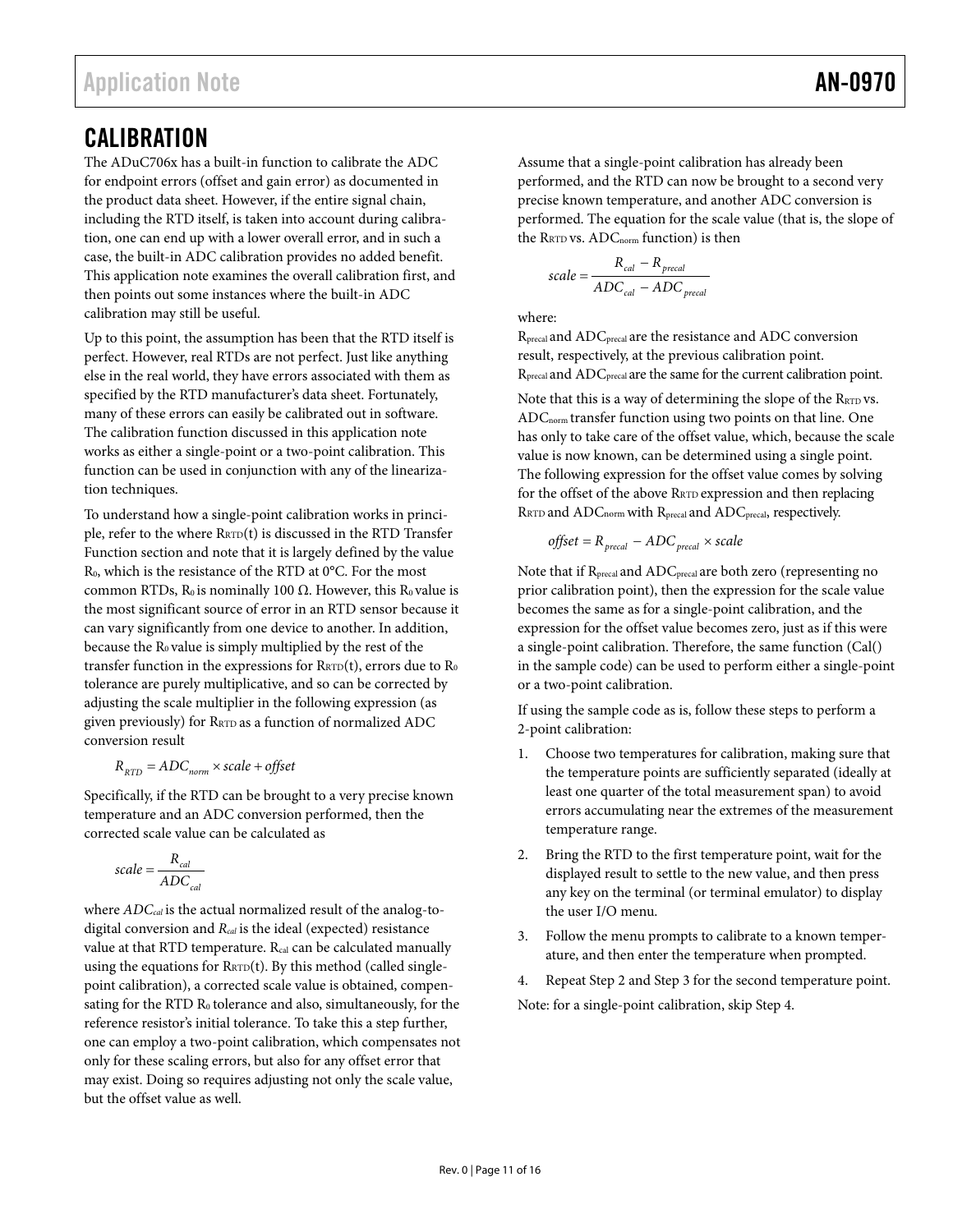Although there are many benefits to calibration, there are just as many system considerations that make it impractical for certain applications. If a calibration cannot be performed as described in Step 1 through Step 4, consider performing a system ADC calibration instead, as described in the ADuC706x data sheet. To do so, replace the RTD with a short  $(0 \Omega)$  and trigger a system zero-scale calibration. Then, replace the RTD with a high precision 719.36  $\Omega$  resistance and trigger a full-scale calibration. This compensates for internal ADC errors and for

initial tolerance of the RREF resistor, but does not account for any errors of the RTD itself.

Note that an added benefit of the ADuC706x (and all other MicroConverter products) is that it includes nonvolatile Flash memory on-chip, which can be used to store the calibrated scale and offset values. This way, the chip can restore the calibrated values each time the system powers up, rather than requiring a calibration each time the system is powered up.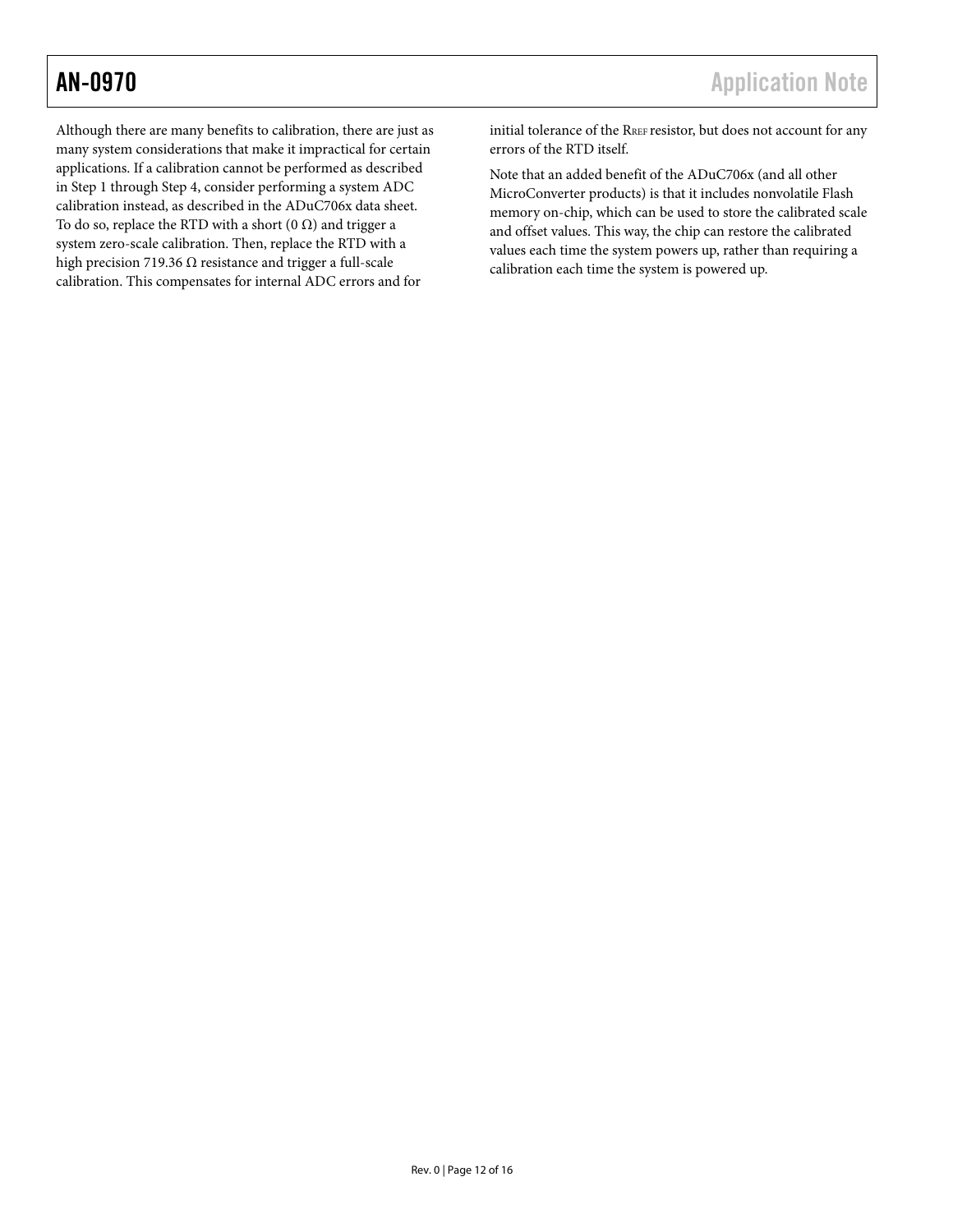## <span id="page-12-0"></span>ERROR ANALYSIS

There are many contributing error sources to data acquisition designs, such as ADC linearity, input amplifier noise, resistor Johnson noise, amplifier temperature drift, and resistor temperature drift. Determining which ones are dominant for a given design can be a daunting task. Fortunately, the ADuC706x integrates all the active stages into a single fully factory-specified device, making error analysis a much simpler task, but one that still requires insight in designs that involve a nonlinear sensor element. This application note explores the few error components that are most significant for the specific hardware and software configurations discussed thus far.

If the system is not calibrated to a specific RTD (using the single-point or two-point calibration), the RTD itself is almost certainly the most significant source of absolute error. This error, which should be well quantified in the RTD manufacturer's data sheet, depends on the specific model of RTD chosen. This application note concentrates on error sources other than the RTD itself.

## **NOISE**

One type of error to examine is noise. There are three main noise sources to consider in this design: resistor Johnson noise, amplifier/ADC input voltage noise, and amplifier/ADC input current noise. These add together as a root-sum-of-square, and so the lesser contributing sources are negligible when one noise source is even slightly greater than another source. In this specific case, that dominant noise source happens to be amplifier/ ADC input voltage noise. Specifically, at the gain setting discussed, the ADuC706x input voltage noise specification is 0.25 μV rms, or about 1.65 μV p-p.

Translating this input voltage noise into the resulting output temperature noise may not be intuitively obvious and, because of the nonlinear resistance-to-temperature transfer function, results in a temperature noise that varies as a function of RTD temperature. The result is shown in [Figure 9](#page-12-1).



<span id="page-12-2"></span><span id="page-12-1"></span>Figure 9. ADC Noise vs. RTD Temperature

Notice that even at the highest RTD temperatures (that is, the worst noise), peak-to-peak noise is always below 0.013°C; it is even better at lower measurement temperatures. Keep in mind that this variation of noise as a function of RTD temperature is not a function of the ADC itself but rather is a direct result of the nonlinear  $T_{\text{RTD}}(r)$  transfer function implemented in the digital domain.

### **TEMPERATURE DRIFT**

Another source of error to consider is temperature drift; specifically, ADC offset and gain temperature drift and reference resistor temperature drift. This is the change in dc errors (offset and gain errors) as a function of changing temperature of the ADC chip or reference resistor. This relates to ambient temperature of the RTD conditioning circuitry rather than to the actual measurement RTD temperature. Briefly, these two distinct temperatures are referred to here as ambient temperature and RTD temperature, respectively. In addition, the value of temperature drift (that is, sensitivity to ambient temperature) changes as a function of RTD temperature due to the nonlinear  $T_{\text{RTD}}(r)$  transfer function. The result shown in [Figure 10](#page-12-2) requires some explanation.

The x-axis of [Figure 10](#page-12-2) is the RTD temperature. The y-axis is the temperature drift in °C change in measurement error per °C change in ambient temperature. For example, if the RTD tem-perature is fixed at 100°C, the VREF drift (with a 5 ppm/°C reference resistor) is approximately ±0.01°C/°C. Therefore, if the ambient temperature changes by, for example, 50°C, the measure-ment temperature reading may change by as much as ±0.5°C (neglecting other contributors to temperature drift).



Figure 10. Temperature Drift vs. RTD Temperature

It is evident that in industrial environments with ambient temperature ranges often spanning −40°C to +85°C or more, temperature drift can be quite a significant source of error. It is straightforward to use the on-chip temperature sensor of the ADuC706x to measure chip temperature (which tracks ambient temperature closely) and then use this measured chip/ambient temperature to compensate for temperature drift errors.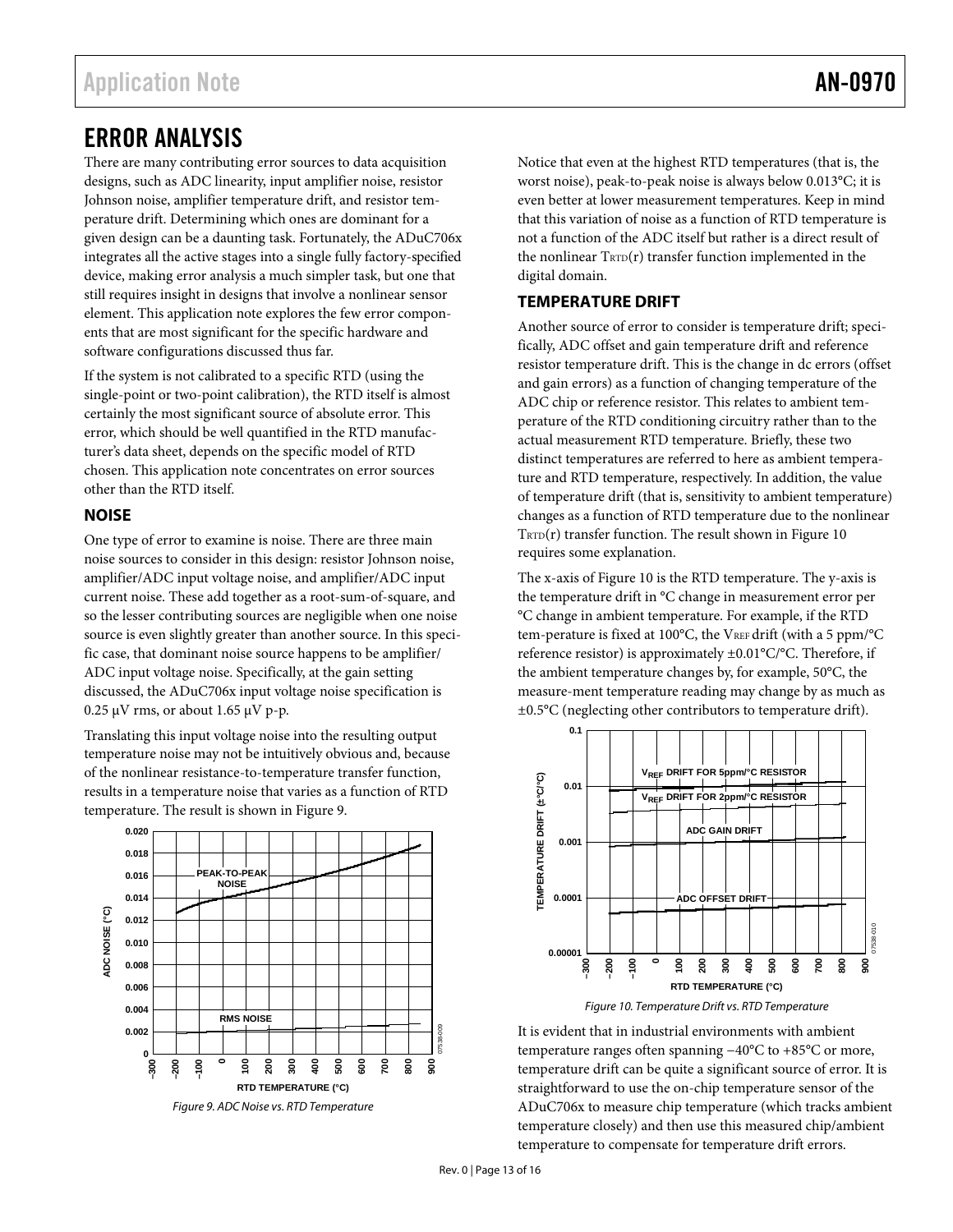<span id="page-13-0"></span>This requires an additional temperature cycling step during manufacturing, specifically bringing the ambient temperature to two fixed values and taking zero-scale and full-scale ADC readings at each of these ambient temperatures. However, software can be used to compensate for temperature drift errors within the limits of temperature sensor accuracy and temperature gradients between the reference resistor and the ADuC706x. This application note does not explore such temperature drift compensation techniques any further; however, note that the on-chip resources exist to make this option possible with nothing more than software changes.

## **RTD SELF-HEATING**

RTD self-heating is another source of error to consider. Simply put, placing a current through the RTD causes it to dissipate power, which raises the temperature of the RTD. Fortunately,

because the RTD is being excited with only 200 μA, the total power dissipated by the RTD is never more than 8 μW for a 100  $\Omega$  R<sub>0</sub>. The amount of self-heating caused by this small power dissipation varies, depending on the specific model of RTD used, but typically the resulting self-heating is negligible.-

## **OTHER ERROR SOURCES**

Other sources of error are mostly negligible. DC endpoint errors (offset and gain errors) can be fully corrected using the calibration techniques discussed in the [Calibration](#page-10-1) section. Resistor Johnson noise is well below the input voltage noise of the ADC. The only other error source worthy of consideration is ADC INL (integral nonlinearity or relative accuracy). The ADuC706x data sheet specification for typical INL is 15 ppm of full scale, which results in output-referred INL error about twice the value of the peak-to-peak output noise shown in [Figure 9](#page-12-1).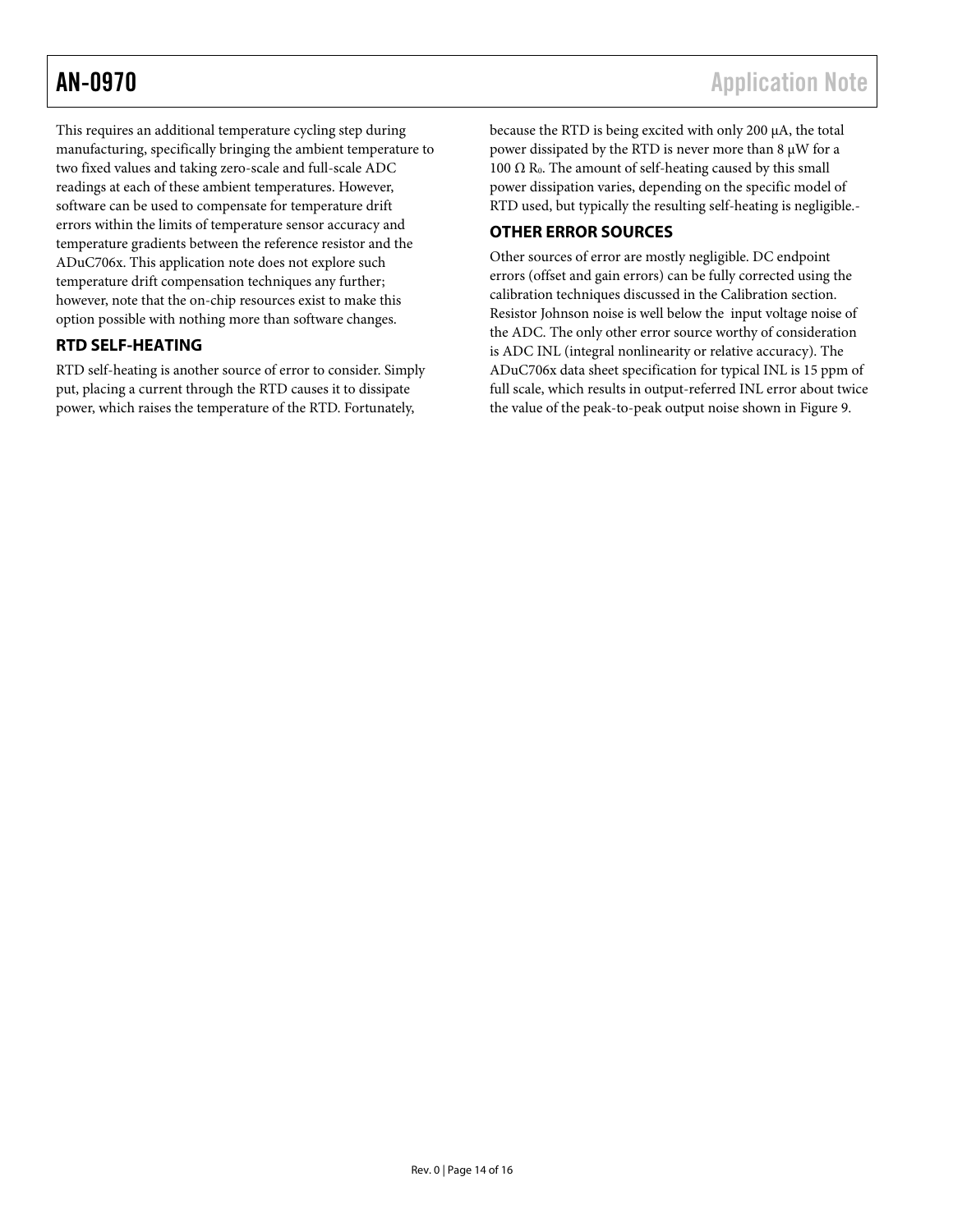# <span id="page-14-0"></span>SOFTWARE AND SOURCE CODE

All of the software and source code referenced in this section is included in a zip file. This file is available at www.[analog.](http://www.analog.com/en/analog-microcontrollers/products/index.html)com/ MicroConverter. The contents of the zip file are as follows:

- coefRTD.exe. The coefficient generator tool executable.
- coefRTD.cpp. Source code for the coefficient generator tool.
- RTDdirect.c. Linearization subroutines using the direct mathematical linearization method.
- RTDpwl.c. Linearization subroutines using the piecewise linear approximation method. A customized version of this code can be generated using the coefRTD.exe program.
- RTDlin.c. Linearization subroutines using the single linear approximation method. A customized version of this code can be generated using the coefRTD.exe program.
- RTDLinearMain.c. An example of a complete RTD interface program for the ADuC706x. This makes use of any of the three linearization functions.
- RTDLinearMain.hex. A complete compiled version of RTDLinearMain.c and RTDpwl.c. This is ready to download and run on an ADuC706x.
- Calibrate.c. Example code providing subroutines for calibrating an external RTD.
- ReadMe.txt. Text file providing revision information and describing the function of each file.
- A complete project using the above source code must include both a main program (RTDLinearMain.c, Calibrate.c, or a from scratch program) and a linearization subroutines file (RTDmath.c, RTDpwl0.c, RTDlin0.c, or a customized source file generated by the coefRTD.exe tool). Many details are provided in the comments of the various C source files.
- An IAR example project.